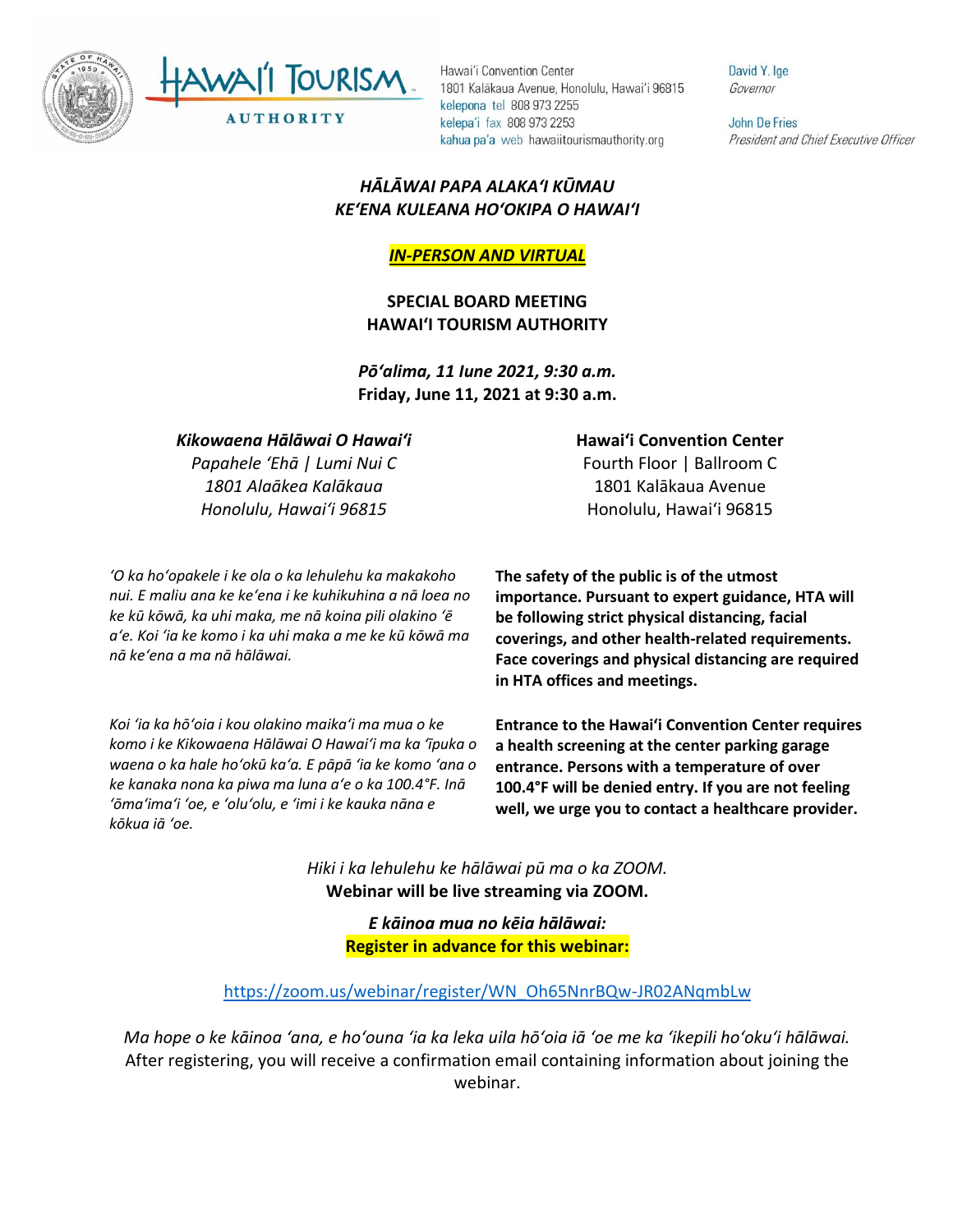



Hawai'i Convention Center 1801 Kalākaua Avenue, Honolulu, Hawai'i 96815 kelepona tel 808 973 2255 kelepa'i fax 808 973 2253 kahua pa'a web hawaiitourismauthority.org

David Y. Ige Governor

**John De Fries** President and Chief Executive Officer

## *Papa Kumumanaʻo* **AMENDED AGENDA**

- 1. *Ho'omaka* Call to Order
- 2. *Wehena* Opening Cultural Protocol
- 3. *Kūkākūkā No Ka Papahana Hoʻokele Huliau*

Board retreat to assist the board and staff in the development of the Change Management Plan that will focus on the future of the Hawai'i Tourism Authority. Discussion may include the organization's current legal structure, the evolution of the organization, overview of current operations, review and possible modification of the organization's mission, modifications to the existing 2020-2025 Strategic Plan, analysis of activities to determine alignment with the mission, productivity measures, productivity analysis, performance management, and next steps. Discussion may also include updates to existing policies and procedures, modifications to the current organizational structure, modifications to current position descriptions including but not limited to roles and responsibilities, personnel matters, including among other things, hiring, evaluation, and other personnel actions, modifications to current approved positions including but not limited to salaries, and other matters pertaining to the overall strategic realignment of the organization. The retreat will also focus on board expectations, roles, and responsibilities. The board may be required to enter into executive session.\*\*\*

- 4. *Hōʻike No Nā Pila O Ke Kau ʻAhaʻōlelo* Update on the status of HB862 CD1 and HB200 CD1
- 5. *Hōʻike A Ka Hui Noiʻi Loiloi Moʻokālā* Report by the Budgetary Review Investigative Committee of their meeting held on June 9, 2021
- 6. *Hōʻike, Kūkākūkā a Hoʻoholo No Ka Moʻokālā* Presentation, Discussion and Action on HTA's Proposed FY22 Budget
- 7. *Panina* Closing Cultural Protocol
- 8. *Ho'oku'u* Adjournment